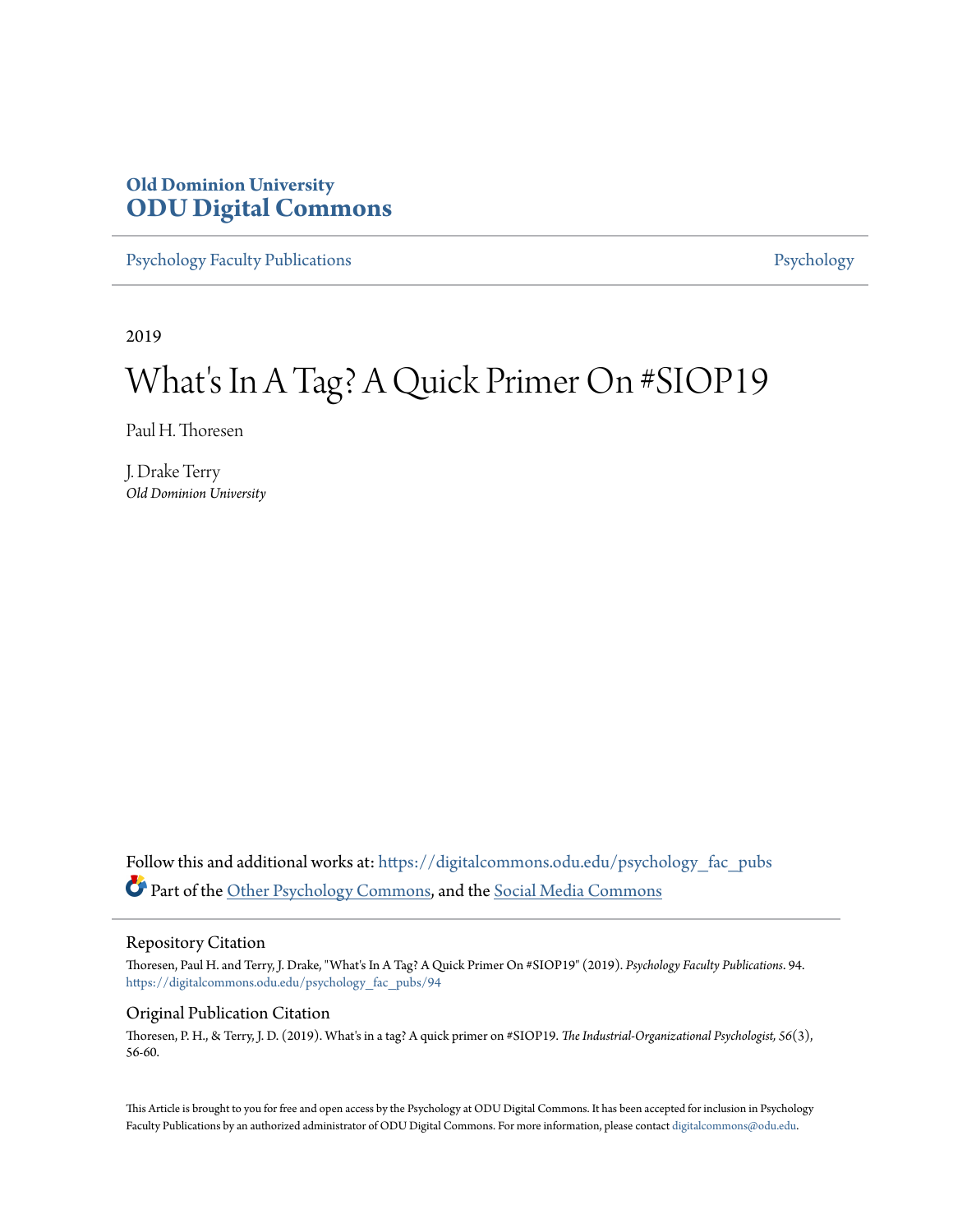#### **What's in a Tag? A Quick Primer on #SIOP19**

#### **Paul H. Thoresen SIOP Electronic Communications Committee Chair**

#### **J. Drake Terry SIOP Electronic Communications Committee, Old Dominion University**

*Use the #SIOP19 tag on social media for the upcoming SIOP conference. Hashtags used effectively leave important bread crumbs for others to follow to I-O psychology gold.* 



What is the big deal about using hashtags? People get encouraged to use them, and some people clearly use them a little too much. There are those on social media who almost never use tags and on the other end of the continuum those on social media who have fun trying to make up new ones on a frequent basis. But what is the purpose or the actual functionality of a hashtag? The functionality of a hashtag is to tie together all of the content with that tag into one news stream. They are more than just a "cool" thing that adds an aesthetic to your social media post.

How is a hashtag created? By the person who makes it! For example, for years the hashtag for the annual conference has been the letters SIOP followed by the two digits of the year. In the year 2012 the hashtag was #SIOP12 and the tag for the next SIOP conference is #SIOP19. As long as we have been on social media this has been the hashtag naming convention for SIOP.

Who determines what tag is the official hashtag? Well, when it comes to conferences, the conference organizer determines what the official tag is. If the Academy of Management (#AOM2012) or the Society of Human Resource Professionals (#SHRM18) have a tag for their conference, the society picks the naming convention. The Organization Development Network (#ODemergence) recently changed theirs from the fairly conventional association acronym followed by a 2 or 4-digit combination to their own new tag to reflect their 2018 conference theme. The HR Technology conference simply uses #HRTechConf every year for example.

Why in the world does it matter? Hashtags on social media platforms (Instagram, Linkedin, Facebook, Twitter, etc.) hyperlink to content shared using the identical hashtag. Think of it as a Google search using quotation marks around your search parameter. So, when you use a conference tag, it instantly hyperlinks to what other people are sharing using that exact same hashtag. One difference between a typical Google search and a hashtag search is there is absolutely no fuzzy logic—what you type is what you get. Use a tag like #IOPsychology and that means you only get content using that tag and NOT content that used #IOPsych, or #OrgPsych, #WOPsych, #OccPsych, #BizPsych or any other derivation, unless a post used multiple tags in which case it will show up, but not for the reason you may have thought.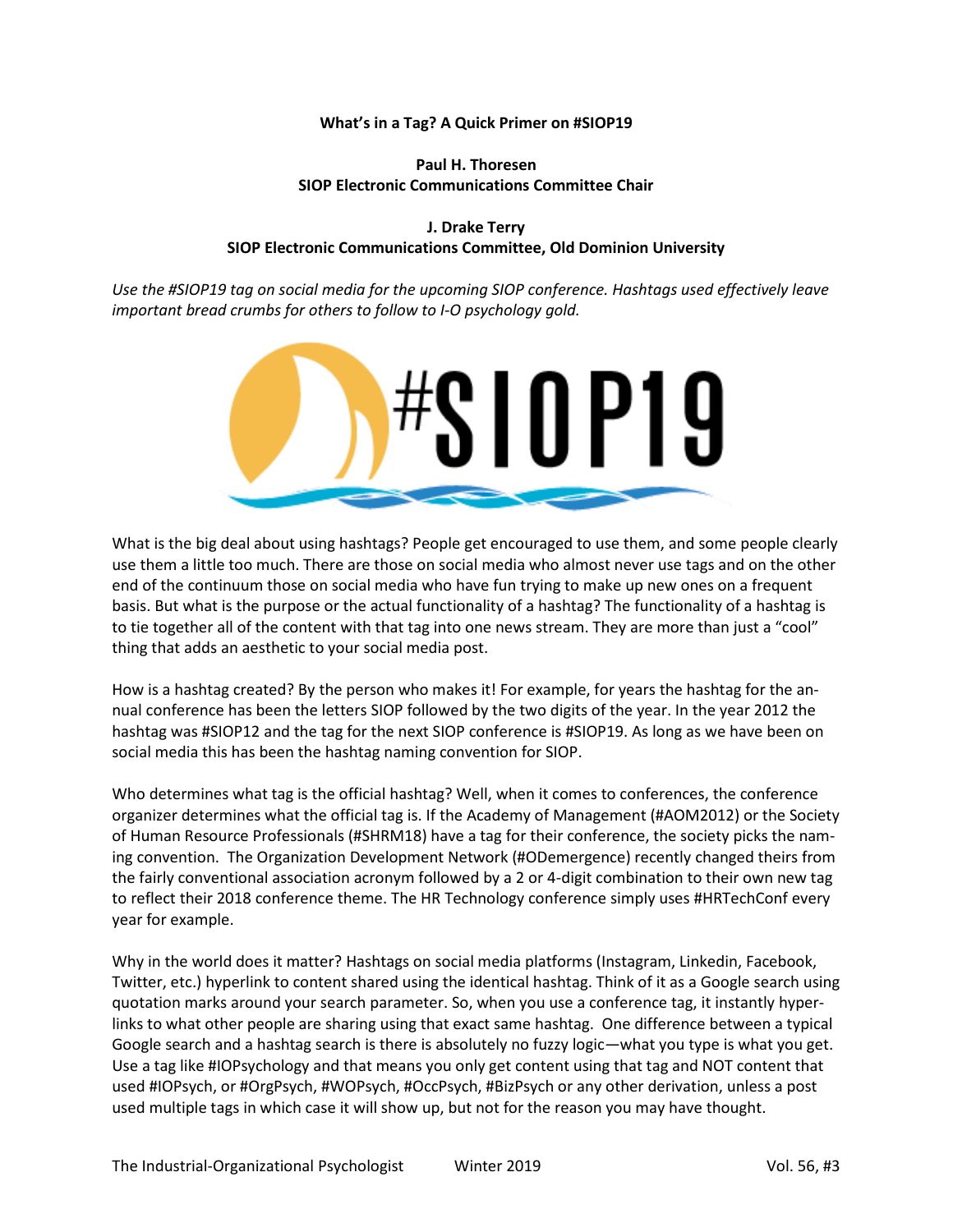For a conference this becomes more important to use the search functionality of a hashtag. If we are at a great session and decide to quickly share key takeaways and a photo with the tag #SIOP19 then other people do a Twitter search for [#SIOP19](https://twitter.com/search?f=tweets&vertical=default&q=%23SIOP19%20&src=typd) they find that information. For those at the conference, they can search quickly and easily by clicking on the tag. For those not at the conference they too can follow the conference without being at the event. Think of it as "*There can be only One*!" There is only one official tag so why spend precious time searching derivations of that tag?





 $\overline{\phantom{m}}$ 

**Paul Thoresen** @surveyguy2 · Apr 18 I don't always tweet about #SIOP 15, but when I do I use #SIOP15 siop.org/tip/jan15/pdf/... #IOPsych @SIOPtweets

15

There seems to be a decent amount of confusion with what tag to use for the conference. Many people, especially those new to social media will use #SIOP2019. Guess what? That is not the tag for this conference. That is a tag for a conference by a paediatric oncology society, not a conference on I-O psychology. Sometimes this #SIOP2019 usage may be intentional as it does make sense since the year is 2019. Sometimes we are just moving fast and that is what comes out of us. Sometimes, we assume based on other conference naming convention (AOM, etc.) that it must be the way all conferences do it. But it is not the tag for the April 2019 SIOP conference.

 $1$ 

 $0.0.0$ 

The last couple of years more people on Instagram shared content from the conference using #SIOP with four digits rather than two. If you search #SIOP17 you receive 105 results, and #SIOP2017 yields 534 results. Now some of these are about an oncology conference. But, imagine if all SIOPers were

七7 30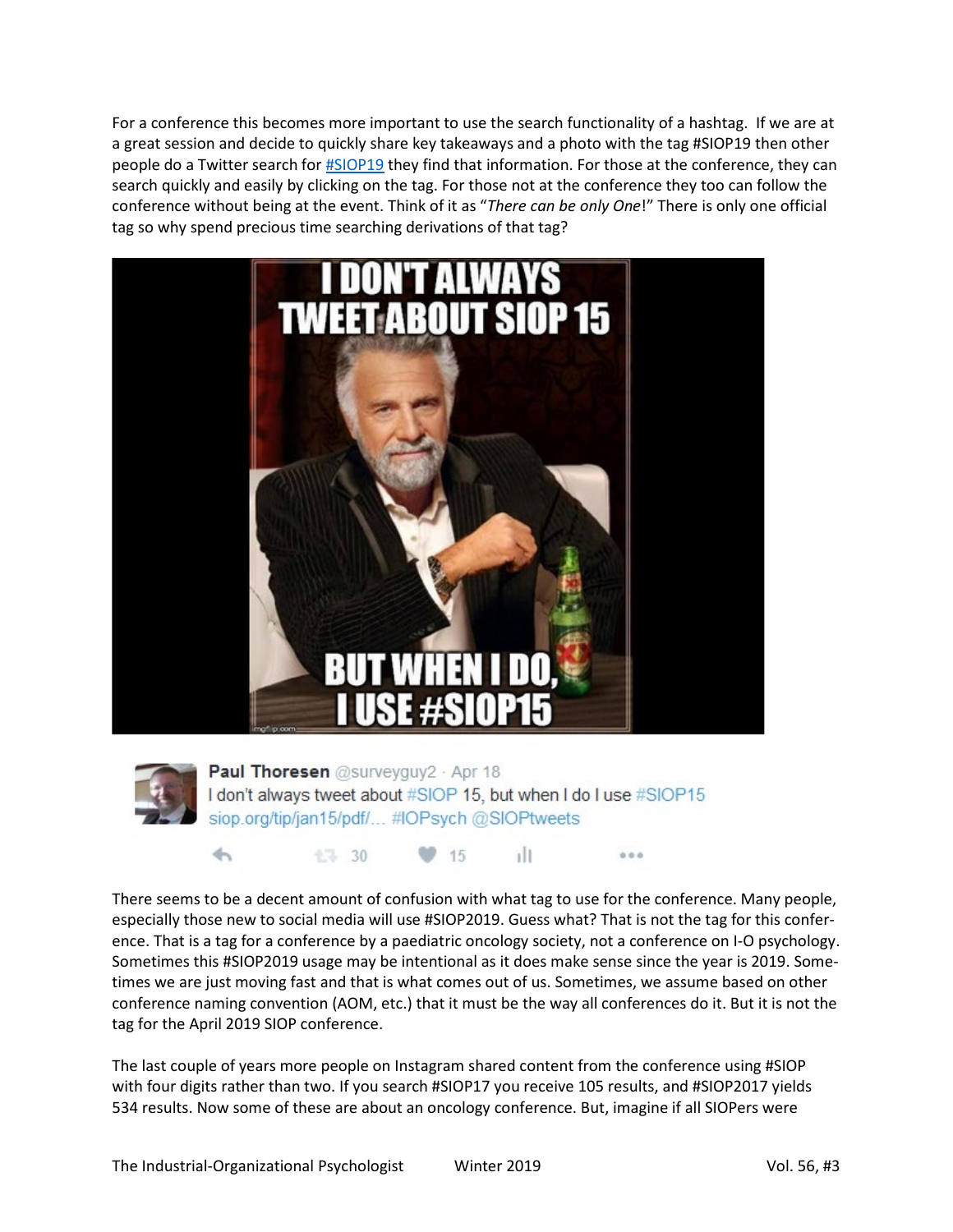swimming in the same lane and everyone knew that to get results from our conference all you had to do was one search on #SIOP17 with no oncology results?  $\circled{e}$ 

A skeptical reader (e.g., especially one who is not on Twitter) may read this and determine it is not important. We get that. But according to the 2017 SIOP social media survey, "94% of respondents use social media, either personally or professionally." (Armstrong, Poeppelman, Thornton, & Sinar, 2017). Another skeptical reader may doubt that #SIOP2019 (or #SIOP2018 #SIOP2017, etc.) are not the "official" hashtags. We encourage you to search the official @SIOPtweets Twitter feed for #SIOP2019 OR #SIOP2018 OR #SIOP2017 OR #SIOP2016 from:SIOPtweets and so on you might get one or two hits. Then repeat the search for #SIOP19 OR #SIOP18 OR #SIOP17 OR #SIOP16 from:SIOPtweets. You will get hundreds of hits. You can conduct a similar search in the SIOP website. Just remember friends don't let friends use #SIOP2019…



**What Can You Do?**

Use the hashtag #SIOP19 when posting relevant information on social media (even Linkedin integrated the hashtag search back into their search parameters after removing it for several years). If you have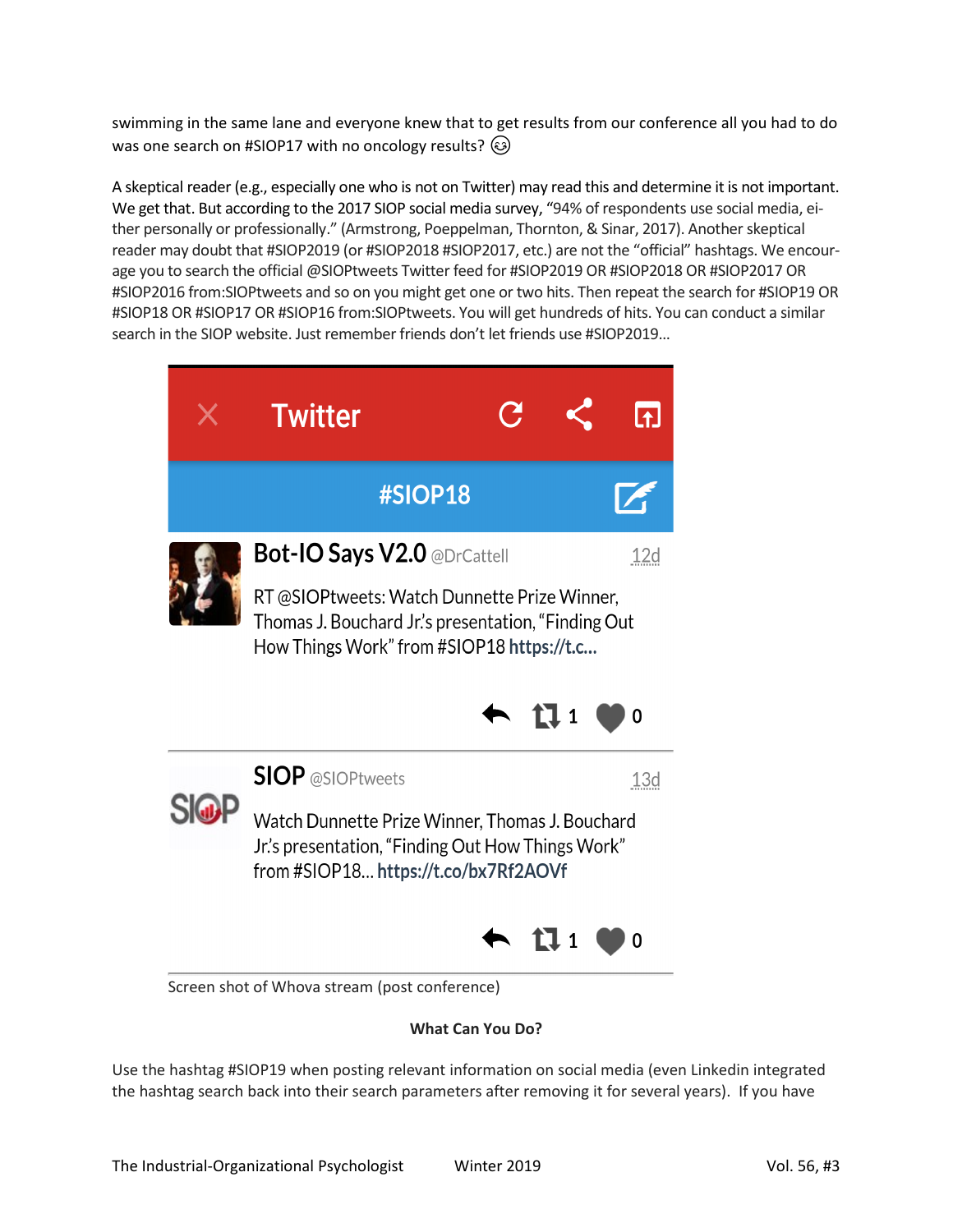been on social media for a while, maybe help gently mentor the newbies. If you are presenting at the conference, make sure to use the tag leading up to the conference as well as during the conference. If you are attending but not presenting then use the tag by posting with it but also searching the stream for other interesting posts. Hopefully posts will also show up in your newsfeeds. If you are not at the conference, you have a free window into the event, and it is the next best thing to being there!

### **What Can SIOP Do?**

Continue to make the hashtag visible, add it to conference graphics, share content from attendees, and continue to encourage presenters and attendees on social media to use #SIOP19.



If part of our goal is to spread the good word of I-O Psychology then let's make it easy, attractive, social, and timely (EAST). If our goal is to share science, then it is our obligation to break down barriers. Using one unified hashtag for the next conference can help in making I-O more visible and accessible. *Imagine if the next SIOP conference and I-O psychology were actually trending on social media because more of us are intentionally using the same tag of #SIOP19.*

## **Wondering What to Share Using the #SIOP19 Tag?**

Obviously, you can share whatever you want using the #SIOP19 conference tag. However, if you are looking for a few tips, read on.

There will be differences by platform such as more professional shares for Linkedin and more emphasis on photos on Instagram. A common post though is a photo with colleagues both well known and newly acquainted. This is also true if reuniting wit[h classmates](https://twitter.com/QuinettaPhD/status/987642343309312000) or former work colleagues. It would be common to tag the others in the photo (if they are on the same platform) so they too can comment or reshare if they want.

It is perfectly acceptable to promote your sessions if you are presenting. Some people might be uncomfortable with this, feel it is too self-promotional, or not want to brag. Get over it. Let people know about your own upcoming sessions as well as sessions you will attend.